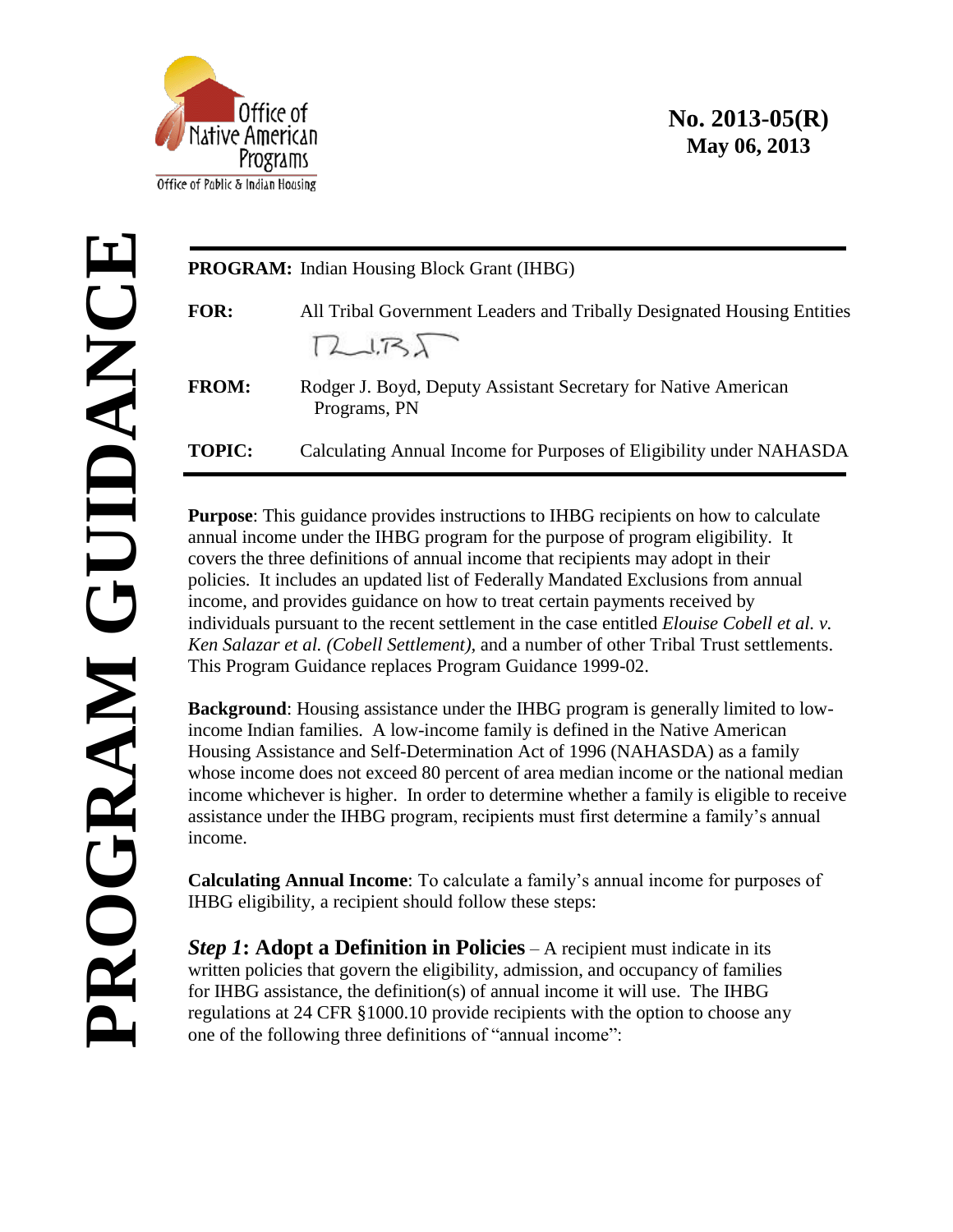- 1. Section 8 Limits. Annual Income as defined for HUD's Section 8 programs in 24 CFR part 5, subpart F (except when determining the income of a homebuyer for an owner-occupied rehabilitation project, the value of the homeowner's principal residence may be excluded from the calculation of net family assets). **Attachment A** contains the Section 8 definition of annual income.
- 2. Census Definition. Annual income as reported under the U.S. Census long form for the most recent available decennial Census. This means the definition of income used by the Census, not the dollar amount reported. **Attachment B** contains the Census definition.
- 3. IRS Definition. Adjusted gross income as defined for purposes of reporting under Internal Revenue Service (IRS) Form 1040 series for individual Federal annual income tax purposes. Recipients should review the program participant's appropriate past IRS Form 1040s to obtain this information. On the 1040 Form (in 2012), this is line 37. On the 1040A Form, this is line 21. On the 1040EZ Form, this is line 4. Payments received under the *Cobell* Settlement are not included in that individual's adjusted gross income. **Attachment C** contains additional information on what is included and excluded in adjusted gross income on IRS Form 1040.

The recipient does not need to limit its definition to only one of the three outlined in this guidance. For example, the policy may state that the tribe or tribally designated housing entity (TDHE) will use the definition most advantageous to the family or to the housing entity.

*Step 2***: NAHASDA Exclusions** – Section 4 (9) of NAHASDA defines the term "income" as income from all sources of each member of the household as determined in accordance with criteria prescribed by HUD, except that the following amounts may not be considered as income:

- **1.** Any amounts not actually received by the family.
- **2.** Any amounts that would be eligible for exclusion under Section 1613(a)(7) of the Social Security Act. This relates to certain amounts received from the United States that are attributable to underpayments of benefits due for one or more prior months under the Social Security Act.
- **3.** Any amounts received by any member of the family as disability compensation under Chapter 11 of Title 38, United States Code, or dependency and indemnity compensation under chapter 13 of such title. This relates to amounts received from the Department of Veterans Affairs by a family for service-related disabilities of a member of the family, and survivor benefits. (See PIH Notice 2011-15).
- **4.** Exclude any payments that are expressly excluded from annual income under these NAHASDA exclusions.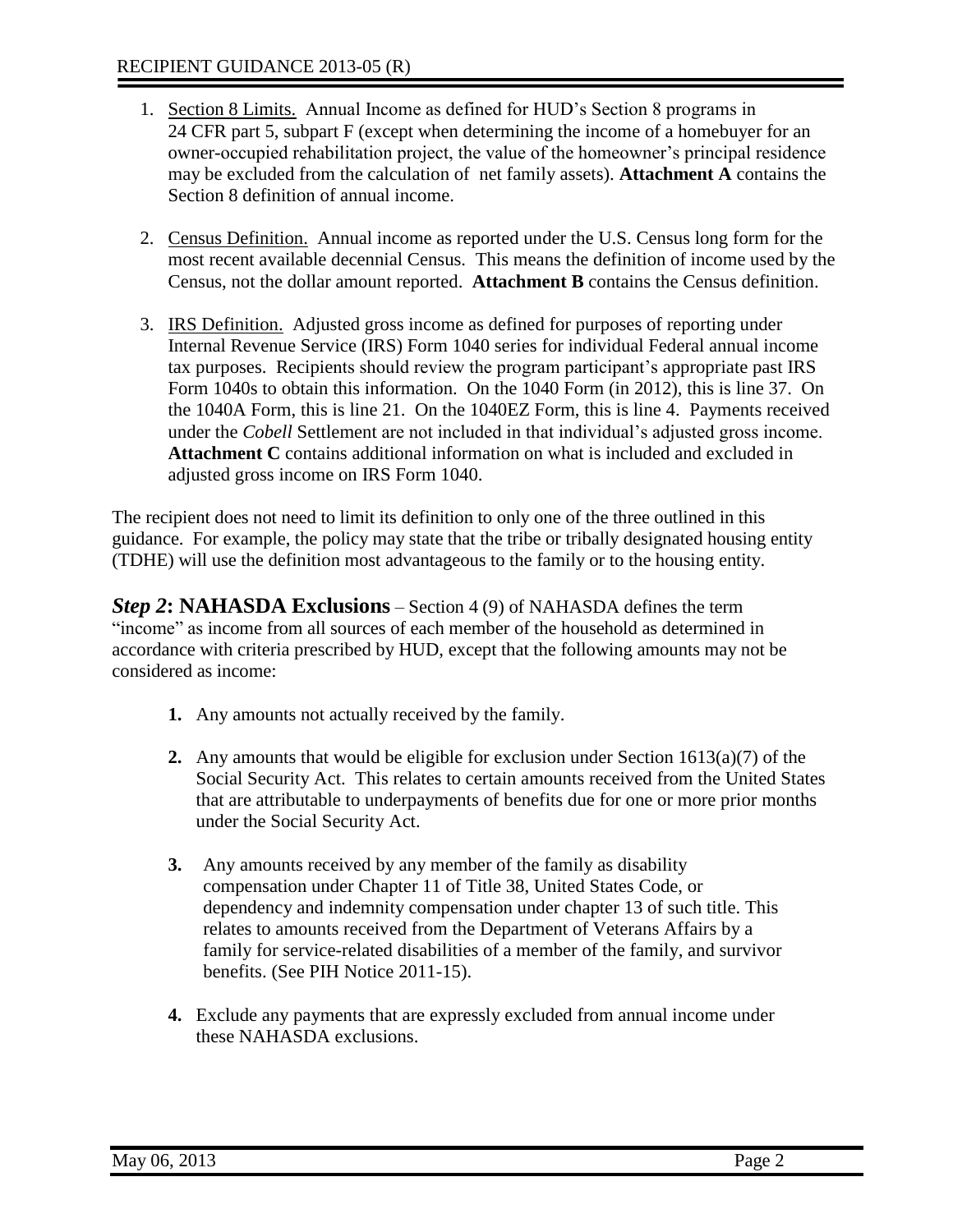*Step 3***: Federally Mandated Exclusions** – Federally mandated exclusions are amounts specifically excluded under other Federal statutes from consideration as income for purposes of determining eligibility or benefits under a category of assistance programs that includes assistance under NAHASDA. HUD periodically publishes a notice in the *Federal Register* identifying the benefits that qualify for this exclusion. The most recent notice was published on December 14, 2012, and can be found in the *Federal Register* at 77 FR 74495. The most common Federally Mandated Exclusions are also included in this Guidance in **Attachment D**.

## *Per Capita* **Payments and Recent Trust Case Settlements**:

Generally, *per capita* payments that are not derived from interests held in trust or restricted lands are included in a family's annual income. For instance, if a tribal member receives the Form 1099-Misc, Miscellaneous Income, from a tribe for reporting Indian gaming profits, this payment must be included as annual income as defined by HUD's Section 8 Program, the Census, and the IRS Form 1040. However, certain *per capita* payments under several recent Tribal Trust settlements may be excluded from annual income under the IHBG program as explained below.

## *Cobell Settlement*:

The Federally Mandated Exclusions include lump sum or periodic payments received by an individual Indian in the case entitled *Elouise Cobell et al. v. Ken Salazar et al.* These *Cobell* Settlement payments are statutorily excluded pursuant to the Claims Resolution Act of 2010 (Pub. L. 111–291). This exclusion will apply for a period of one year after receipt of payment. Once a payment is received, that payment is not counted as income or as a resource for a period of one year from the time of receipt of that payment. The exemption attaches to the payment and applies for a one year period from that payment. Payments may not be counted as a part of an individuals income for purposes of determining initial eligibility, ongoing eligibility, or level of IHBG assistance.

## *Other Tribal Trust Cases*:

In addition to the *Cobell* Settlement, the United States recently entered into settlement agreements with a number of federally recognized Indian tribes, settling litigation in which the tribes alleged that the Department of the Interior and the Department of the Treasury mismanaged monetary assets and natural resources the United States holds in trust for the benefit of the tribes. In some circumstances, proceeds from these settlements have resulted, or will result in, *per capita* payments being provided to Indian families.

On January 14, 2013, the Internal Revenue Service issued IRS Notice 2013-1, which is available at: [http://www.irs.gov/irb/2013-03\\_IRB/ar08.html,](http://www.irs.gov/irb/2013-03_IRB/ar08.html) and is entitled "Per Capita Payments from Proceeds of Settlements of Indian Tribal Trust Cases." The Notice clarifies that, under 25 U.S.C. § 117b(a), *per capita* payments made from the proceeds of an agreement between the United States and an Indian tribe settling the tribe's claims that the United States mismanaged monetary assets and natural resources held in trust for the benefit of the tribe by the Secretary of the Interior are excluded from the gross income of the members of the tribe receiving the *per capita* payments. Therefore, IHBG recipients that adopt the IRS Form 1040 definition of annual income should exclude *per capita* payments from these settlements from a family's annual income. This IRS Notice provides some additional limitations. For instance, *per capita* payments that exceed